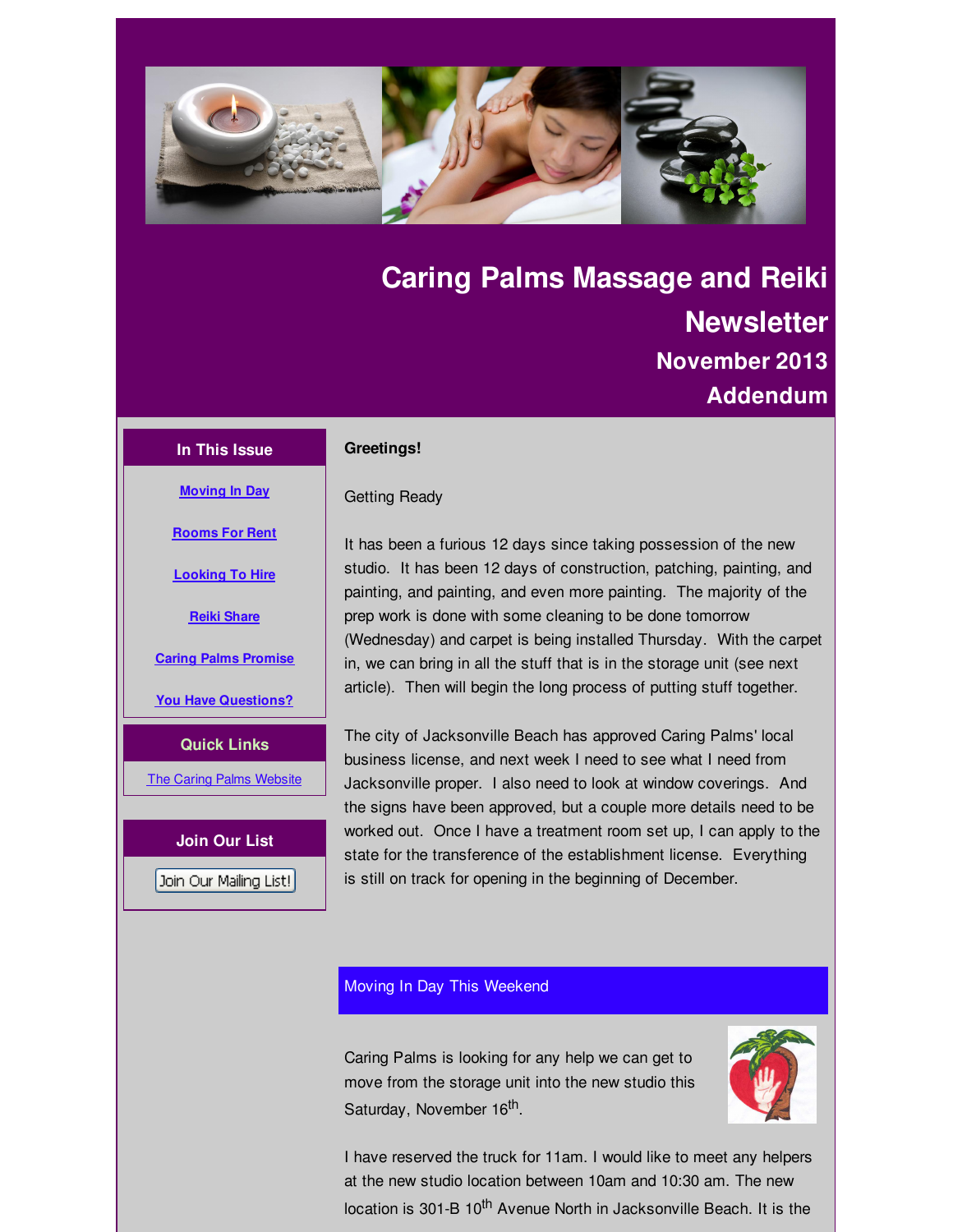shopping center with Sprint and Buddha's Belly in it, across 10<sup>th</sup> Avenue from the Mellow Mushroom restaurant. Caring Palms is between Buddha's Belly and Jazzercise.

We will have to have the truck back before 5pm, and I don't expect that to be a problem. It should take 2 trips to the storage unit and back to clean it out. All in all, I wouldn't expect it to take more than a few hours.

If anyone can help, please let me know ASAP either by phone or email.

## **Rooms For Rent**

When Caring Palms opens the new studio, there will be two rooms available to rent for holistic practitioners. This includes massage therapists, acupuncturists, hypnotists, or any other person that practices holistic healing. Those people will need to get their own tax license for Jacksonville Beach and carry proper insurance for their vocation. If you know anyone looking for a room in the beaches area in a very good location, please have them contact Caring Palms.

# **Looking To Hire**

Caring Palms is looking to hire a massage therapist for the new studio. This person would be working as an employee of Caring Palms and should be licensed in the state of Florida and have practitioner's insurance (or be willing to get it). Serious applicants will be expected to give a massage to be evaluated. They should also be willing to build a clientele rather than walk into one built by someone else.

Caring Palms pays 50% of the hourly rate charged (\$70) with any discounts coming out of Caring Palms' half. If you know anyone interested, please have them call us.

## **Reiki Share**

Caring Palms has a Reiki Share the first Wednesday of each month. A Share is where Reiki practitioners get together to work on each other. Group Reiki work is done where each person gets time on the table and worked on by several therapists at once. Any practitioner is invited no matter what lineage they have.

The next Reiki share is on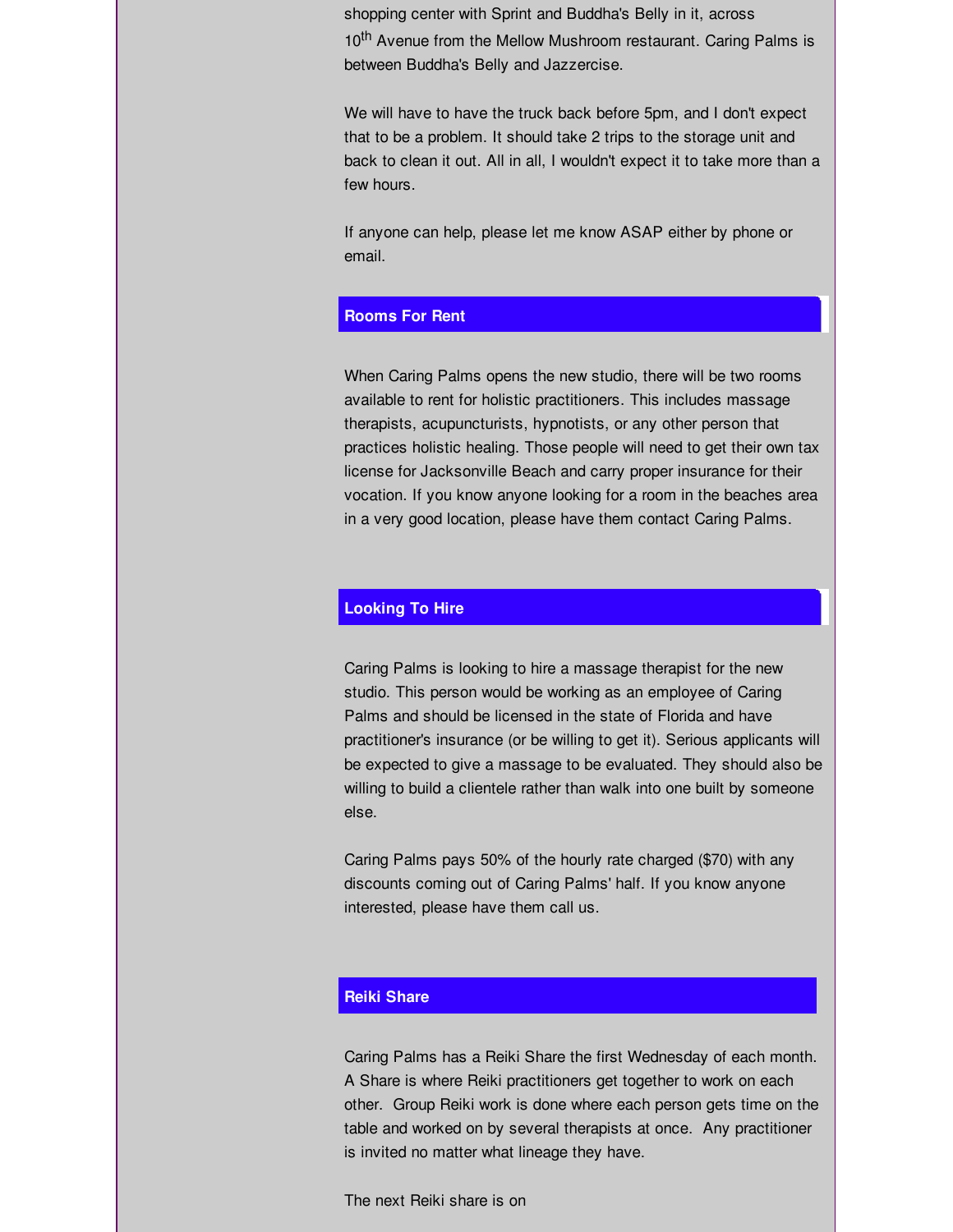### **Wednesday, December 4th from 7pm to 9pm**.

Since this month's share is the night before a holiday, *PLEASE* let us know if you plan to attend.

**Note:** This will happen as long as we are in the new place.



#### **Caring Palms Promise**

**At Caring Palms, we pledge to do the best work we can at every session. We not only do this to continue to earn your business, but because we believe that you deserve the best care possible every time you are here. This is true whether it is massage, or energy work, or classes. This is our promise. This is what we will continue to do.**

## **Can We Answer Your Questions?**

You have Questions? Maybe we have answers.

Each month, we write articles on a variety of subjects. Is there something that you would like to see us write about? Do you have questions that you'd like answered? Do you have questions on massage? On Reiki? On energy work in general? Submit your questions or requests to **[Brian@CaringPalms.com](mailto:Brian@CaringPalms.com)** and we will try to see if we can answer them for you.

May light continue to illuminate your path. Take care.

**Sincerely,**

Brian Caring Palms Massage and Reiki